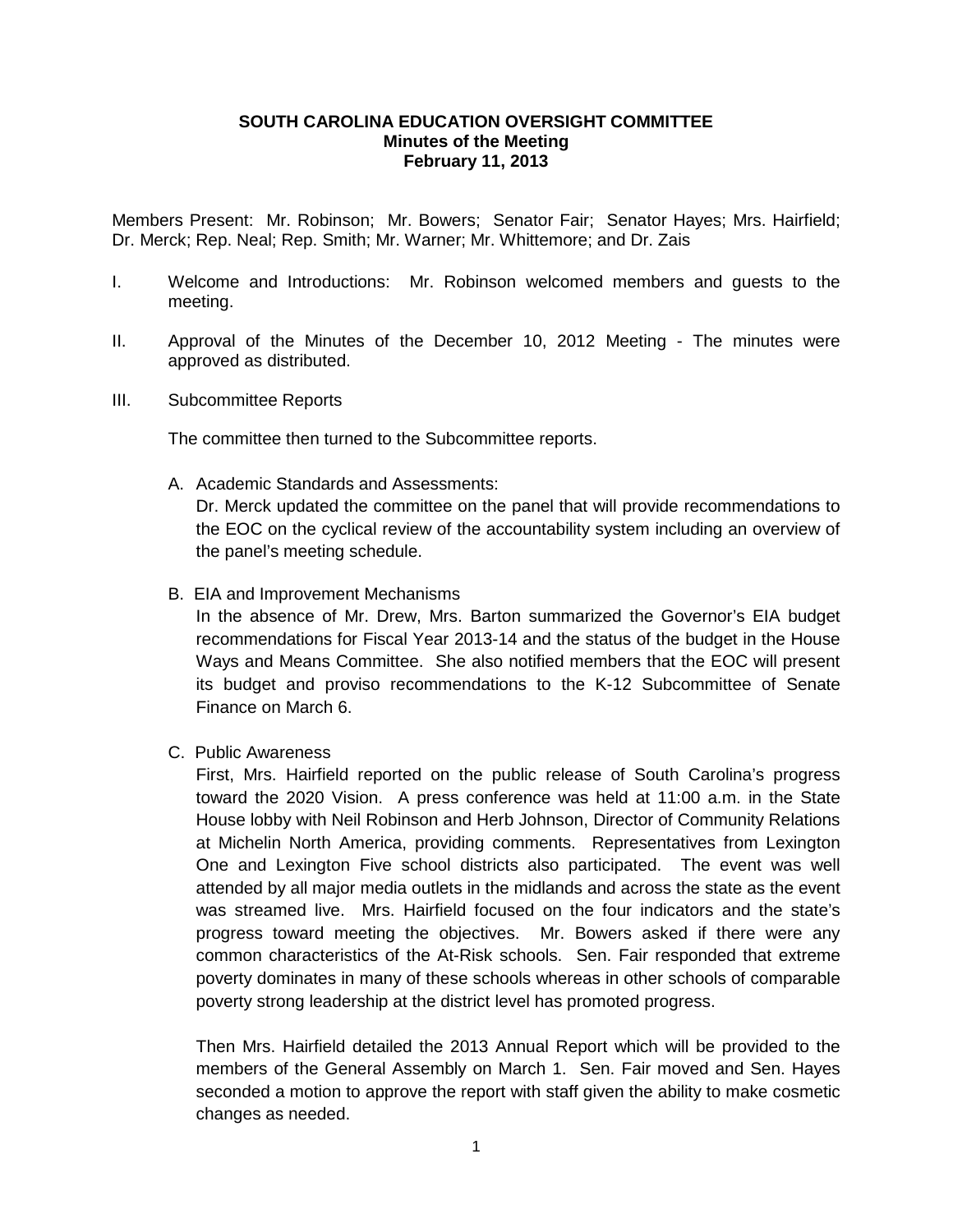The EOC then watched four videos, winners of the EOC's video contest among middle and high school students on innovation.

Finally Mr. Warner introduced to the committee a platform on Innoventure.com that can be used by public schools to present innovative ideas and connect resources and individuals to schools and classroom implementing innovative practices. Clemson University has a similar platform on the website. Next High School, which is in the process of developing a public school utilizing web-delivered instruction and project-based learning, is an example of an innovative school already on the website. Rep. Neal asked for clarification about the process an individual would go through to be on the website. The committee discussed working with New Carolina, the organization that is taking the lead in the innovation initiative, while offering our staff's expertise on innovative practices. Sen. Fair moved that the EOC be engaged in helping to engage educators in posting information on the website and to oversee the content. Senate Hayes seconded the motion. The motion passed unanimously*.*

### IV. Discussion of Comprehensive Vision for Systemic Change in Reading

Mr. Robinson began the discussion noting the stagnant reading scores of our state in both PASS and NAEP. Mr. Warner recommended that the EOC staff contact David Bolton, a literacy expert for additional information. Mrs. Hairfield summarized the engagement of the deans of the colleges of higher education on this issue. She also voiced concern that all teachers need the additional training in literacy. She provided an example that when the state went to a certification for middle-school level teachers all existing teachers were grandfathered-in, a policy decision that did not improve instruction or build capacity. Mr. Bowers asked about the impact of universal four-old kindergarten on readiness assessments. Mr. Warner and Mr. Neal talked about the impact of poverty and family environment on many of our students' ability to develop vocabulary. Mr. Robinson stated that he would appoint a subcommittee to begin work in the next two weeks on proposals to be presented to the General Assembly for systemically improving reading in our schools. Members interested in serving would need to tell him or staff.

### V. Adjournment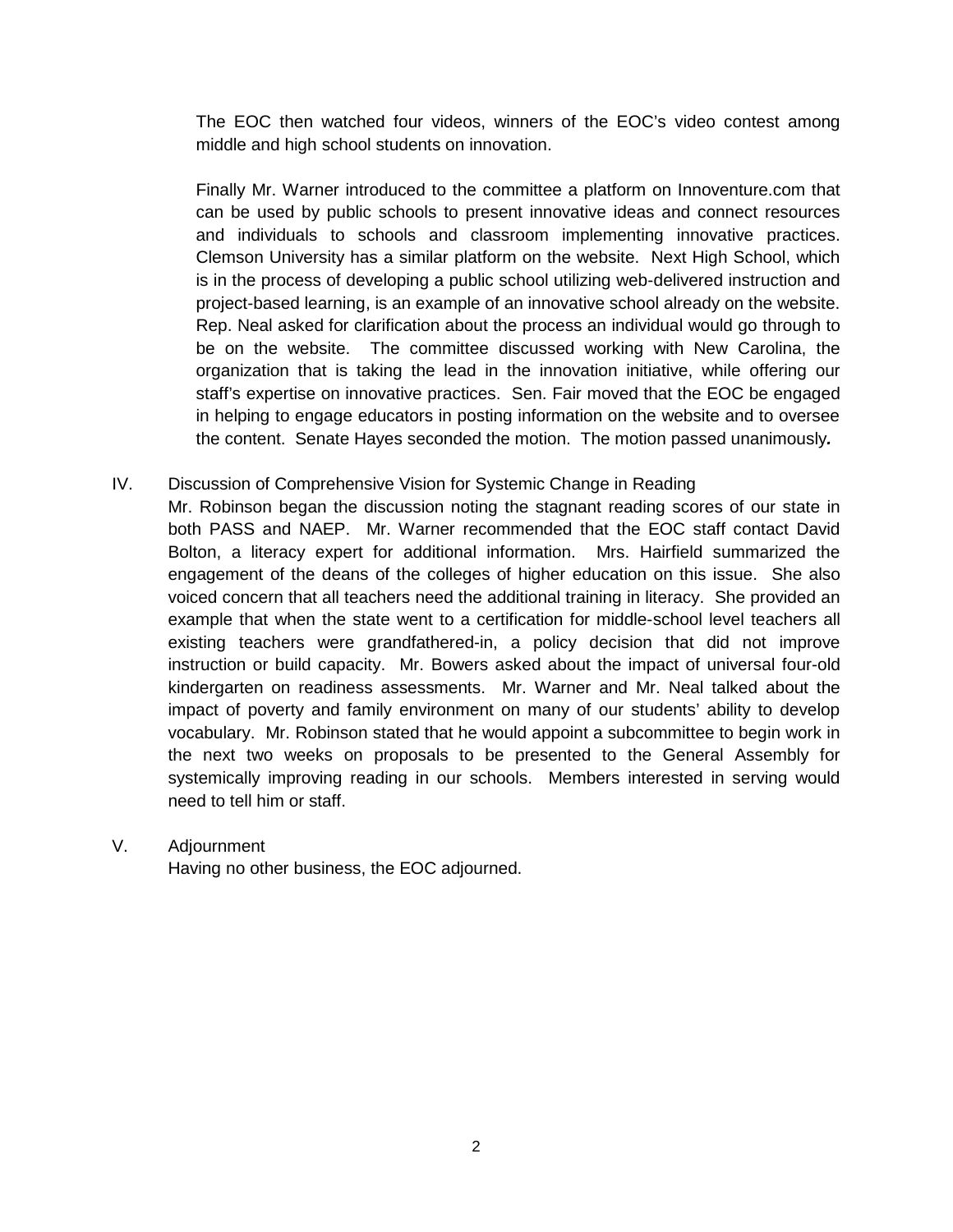#### **SOUTH CAROLINA EDUCATION OVERSIGHT COMMITTEE Minutes of the Meeting April 8, 2013**

Members Present: Mr. Robinson; Mr. Bowers; Mr. Drew; Senator Fair; Senator Hayes; Mrs. Hairfield; Sen. Matthews; Dr. Merck; Rep. Neal; Rep. Patrick; Rep. Smith; Mr. Whittemore; and Dr. Zais

- I. Welcome and Introductions: Mr. Robinson welcomed members and guests to the meeting. He recognized and welcomed back to the EOC Senator John Matthews, the newest member of the EOC and the appointee of the Chairman of Senate Finance, Senator Hugh Leatherman.
- II. Approval of the Minutes of the February 11, 2013 Meeting The minutes were approved as distributed.
- III. Special Guest Dr. Dave Conley, of the Educational Policy Improvement Center (EPIC) at the University of Oregon was recognized. Earlier in the day Dr. Conley discussed with the cyclical accountability review panel whether or not students graduating from public schools in the United State are ready for college and careers. Dr. Conley summarized the work that EPIC has done at the state level with Texas in the creation of their college and career standards and with other states like Oregon and Maine. In addition, EPIC has worked in South Carolina to bring the faculty of high schools and the faculty of colleges together to improve course realignment and to make the transition to postsecondary education a smoother one. At the national level, Dr. Conley has worked with the College Board on the Advanced Placement course audits.

Mr. Robinson asked about his work with state accountability systems. Dr. Conley responded that state accountability systems with a variety of assessments including student self-reporting assessments seem to provide the most meaningful impact. Rep. Neal asked about the validation of data. Dr. Conley referred to his work in Maine working on course pathways and his work in Texas on the college and career readiness standards. Sen. Fair asked if a moratorium on assessments during the implementation of Common Core State Standards would be prudent and asked about computer adaptive testing. Dr. Conley responded that student learning progression is easier with computer adaptive testing. He also commented that, if, during a testing moratorium schools and school districts do not implement professional development or use alternative assessments to document student learning, then, a moratorium does not benefit the schools or students.

IV. Subcommittee Reports

The committee then turned to the Subcommittee reports.

A. Academic Standards and Assessments:

Dr. Merck updated the committee on the panel that will provide recommendations to the EOC on the cyclical review of the accountability system including an overview of the panel's focus group meetings in Charleston, Columbia and Greenville during the week of April 8.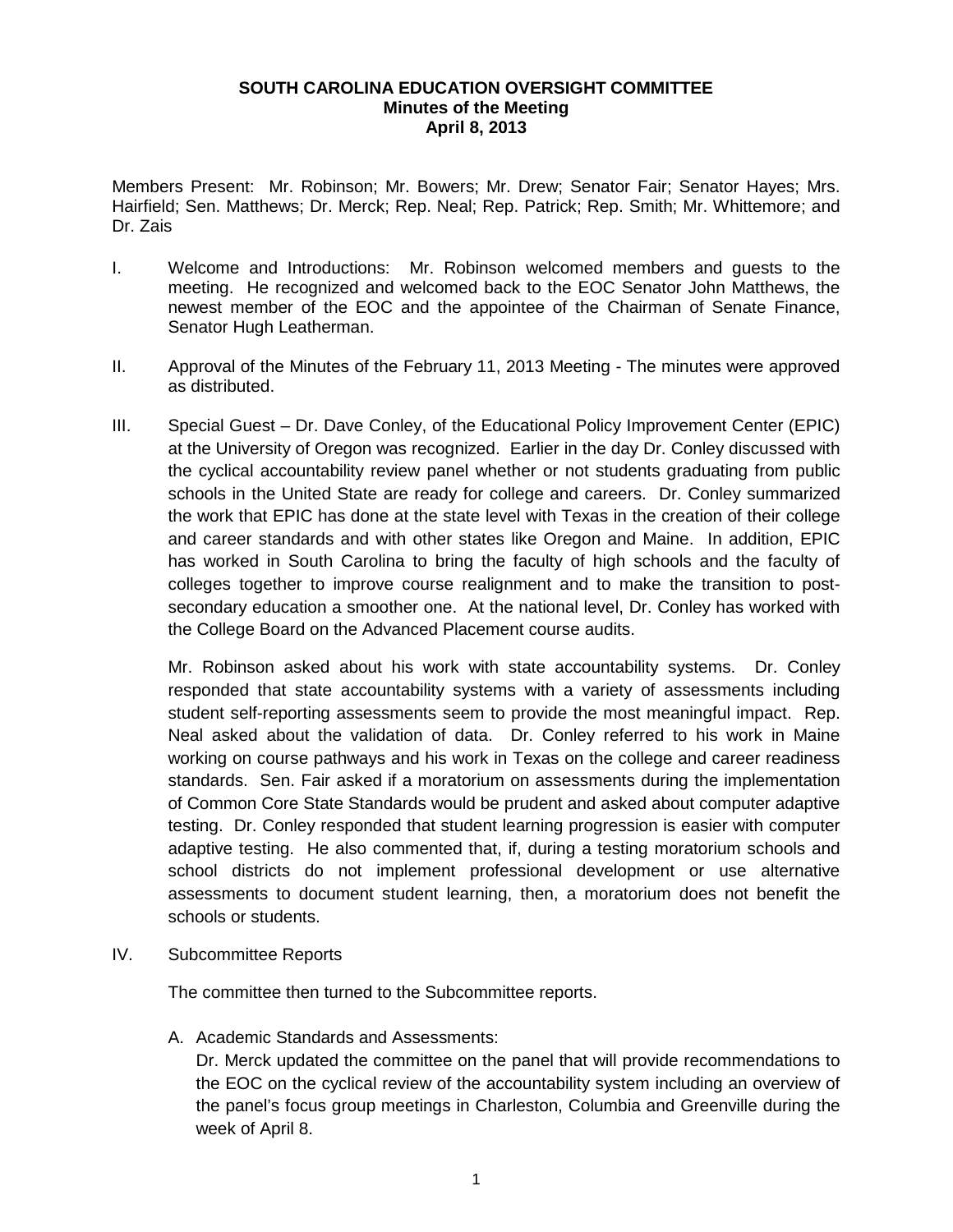## B. EIA and Improvement Mechanisms

Mr. Drew updated the EOC on the EIA budget recommendations for Fiscal Year 2031-14 as adopted by the House of Representatives. He noted that the House concurred with almost all of the EOC's budget and proviso recommendations with one exception, being instructional materials. Mrs. Barton noted that the objective of the House was to increase the base student cost of the Education Finance Act (EFA).

Mr. Drew then presented the evaluation of the Child Development Education Pilot Program (CDEPP) that analyzed the PASS results for the first and second cohorts of students who participated in CDEPP. The Committee discussed the results which did not produce dramatic improvement in student learning, noting the 14 percent retention rate of the first CDEPP Cohort. When looking at prior evaluations provided by the EOC, the lack of instructional support in CDEPP classrooms apparently continues to be an issue. Rep. Smith asked Dr. Zais how he would address improving the number of effective teachers in the classrooms of South Carolina. Dr. Zais responded that teachers and principals should be held accountable for their results. Mr. Drew noted that if the General Assembly chooses to expand the CDEPP program, there may be an impact on the child care industry, and there may not be the educational improvement provided that focusing resources on children from birth through age three may have.

Mr. Drew summarized the evaluation of the Teacher Loan Program for 2011-12. He noted the decline in the number of applicants and the fact that there are still not enough appropriations to cover all eligible applicants. The Committee voted unanimously to adopt the report, which will then be forwarded to the members of the General Assembly.

# C. Special Reading Subcommittee

Mrs. Hairfield reported that Senate Bill 516 was introduced in March. Sponsored by Sen. Peeler and co-sponsored by Senators Courson, Hayes, and Fair, the bill would implement a comprehensive and systemic approach to reading. Mr. Robinson publically thanked Senators Hayes and Fair for their support and Senator Peeler for his leadership. Mrs. Hairfield noted that the reading subcommittee reviewed S.516 at its March 18 meeting and is surveying districts to get their response. Dr. Zais appreciated the focus on literacy and the commitment to reading instruction. Mrs. Hairfield noted that the focus on requiring all teachers to get appropriate training in reading is critical to assisting students in learning to read and in reading for comprehension in content areas.

### V. Adjournment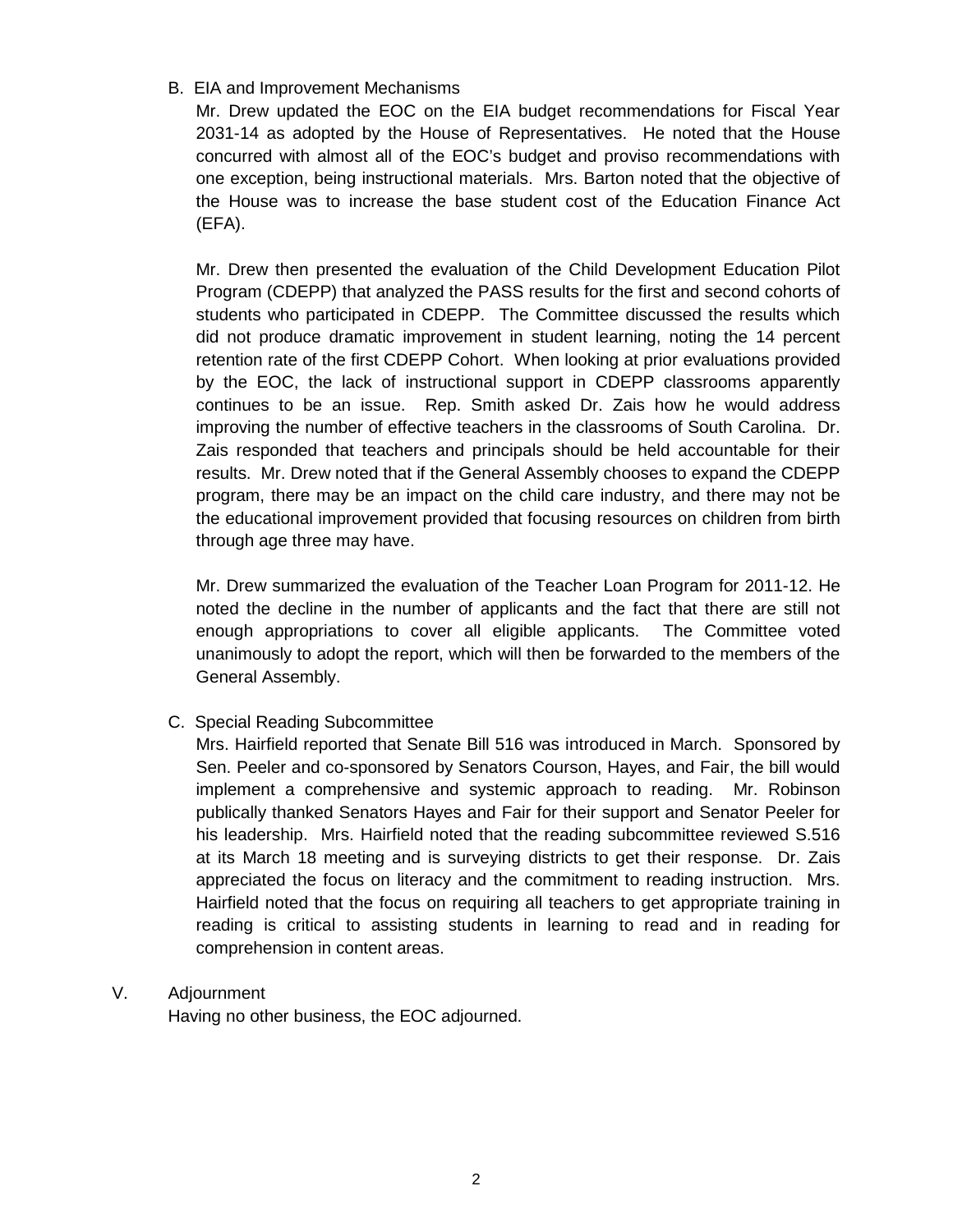#### **SOUTH CAROLINA EDUCATION OVERSIGHT COMMITTEE Minutes of the Meeting June 10, 2013**

Members Present: Mr. Robinson; Mr. Bowers; Mr. Drew; Senator Hayes; Mr. Martin; Dr. Merck; Rep. Smith; Mr. Warner; Mr. Whittemore; and Dr. Zais

- I. Welcome and Introductions: Mr. Robinson welcomed members and guests to the meeting.
- II. Approval of the Minutes of the April 8, 2013 Meeting. The minutes were approved as distributed.
- III. Key Constituencies

First, the chairman recognized Charles Bierbauer, Dean of the College of Mass Communications and Information Studies at the University of South Carolina to recognize the staff and work of Cocky's Reading Express. Dean Bierbauer noted in his time at the University the one program that has had the most meaningful impact on literacy has been Cocky's Reading Express. Dean Bierbauer then called upon Kim Jeffcoat, Executive Director of the South Carolina Center for Children's Books and Literacy to describe the literacy initiatives which include publishing children's literature that is focused on South Carolina or written by authors from South Carolina and distributing over 61,000 books. In collaboration with the School of Public Health at the University of South Carolina, the center is beginning a pilot program in Calhoun County for children ages three through five and their parents. In collaboration with the public schools, faith-based organizations and county library, a full continuum of services will be provided to children and their families including, but not limited to: speech and hearing screenings for children; medical and financial assistance to families; family nights at the public library where children will receive books. Data will be collected on the impact of literacy in the county, including data documenting summer reading loss declines.

Dr. Zais reiterated the importance of children being given the option of choosing their books. Mr. Robinson asked funding for the pilot program. Ms. Jeffcoat explained that Central Carolina Community Foundation is funding the pilot program. Rep. Smith asked a question to clarify who wrote the children's books.

Then the chairman recognized Julissa Germosen, Worldwide Business Development Manager for Microsoft Learning. Ms. Germosen described how Microsoft IT Academy is partnering with North Carolina, Florida and other states to increase the number of students earning certification in Microsoft technology. For example, in North Carolina last year 600 high schools offered the program with 50,000 students receiving the certification. Florida awarded 40,000 certifications. In Virginia, Louisiana and Washington, each stated had 10,000 certifications awarded. Georgia, Alabama and Arkansas had between 2,500 and 3000. Ms. Germosen noted that North Carolina is using the program as a means to leverage industry recruitment. If the program is implemented in South Carolina through a proviso in the state budget, there are currently 2,700 positions today that are seeking individuals with Microsoft skills.

Mr. Robinson asked about the cost of the program. According to Ms. Germosen to offer the program in every high school in the state would cost approximately \$330,000. Mr.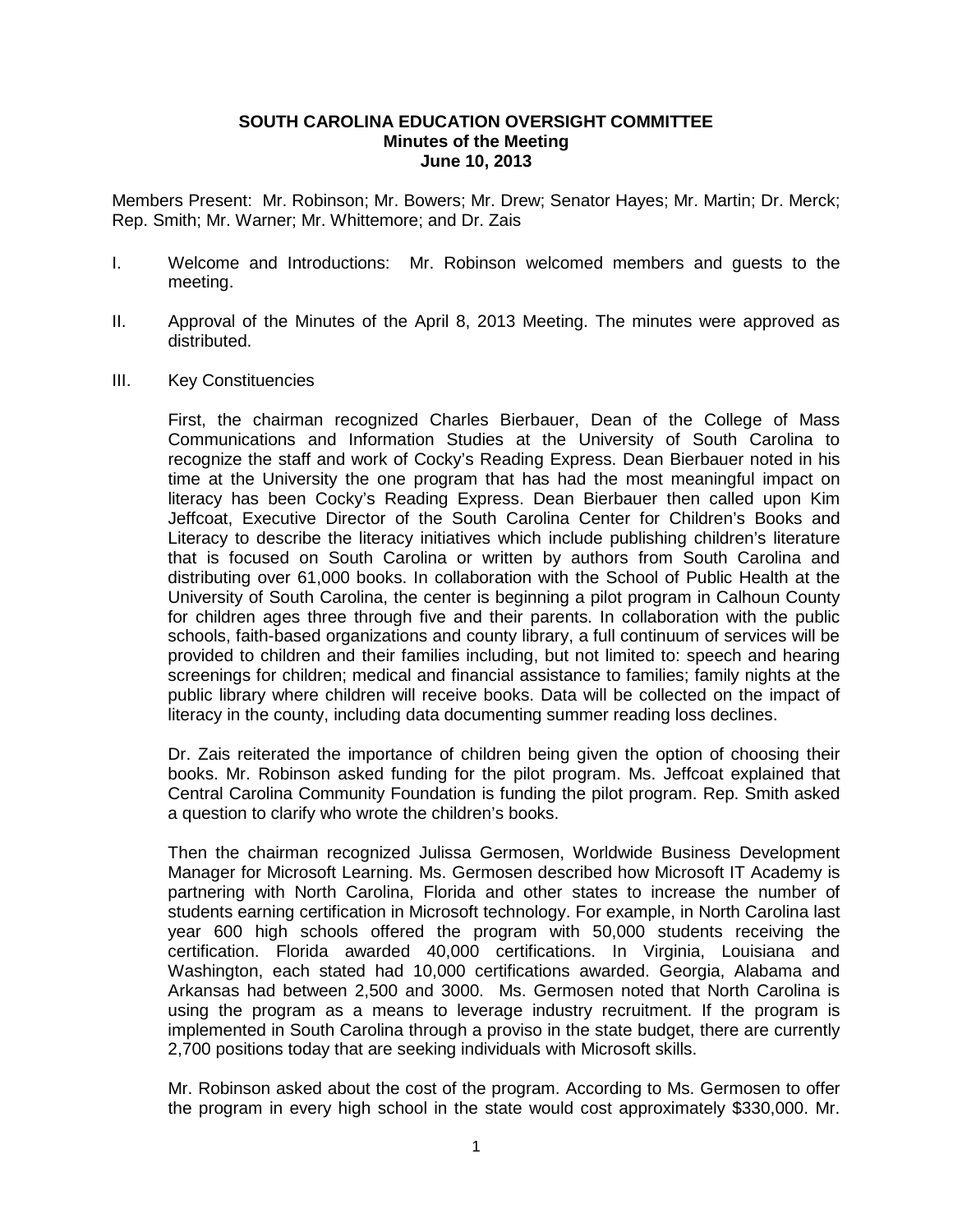Bowers asked for clarification on how the program is implemented, either as a separate class or within existing courses. Ms. Germosen stated that in most states the program is imbedded across the content areas.

#### IV. Subcommittee Reports

The committee then turned to the Subcommittee reports.

A. Academic Standards and Assessments:

Dr. Merck reported that the Subcommittee recommends two revisions to the 2012-13 accountability manual regarding the Palmetto Gold and Silver Award program and the Growth rating calculations. He explained that the revisions are due to the impact of the revised Growth value table which was approved by the EOC in October of 2012. Mr. Bowers asked about future changes to the accountability that would focus on improving literacy. Mrs. Barton responded that those issues will be discussed by the EOC at its August retreat. There being no further debate, the changes were approved by the EOC unanimously.

Then Dr. Merck presented the report of the results of the 2012 parent survey. Mr. Bowers asked if the results were representative of the state geographically. The report was adopted.

B. EIA and Improvement Mechanisms

Mr. Drew updated the EOC on the 2013-14 General Appropriation Act. As Mr. Drew noted, overwhelmingly the General Assembly adopted the EOC's funding and proviso recommendations for the Education Improvement Act. Mr. Drew asked Mrs. Barton to update the EOC on the legislature's expansion of the Child Development Education Pilot Program (CDEPP) and implementation of nonprofit scholarship funding organizations.

Senator Hayes commented that the two initiatives, expansion of CDEPP and the reading legislation, are both on the Senate calendar and do reinforce the Senate's desire to improve early literacy.

C. Public Awareness

In the absence of Mrs. Hairfield, Dana Yow of the EOC staff informed the EOC of the Subcommittee's actions including a billboard campaign to increase the public's awareness of the importance of reading; an electronic signage campaign in May to thank teachers during Teacher Appreciation Month; the design of a brochure to be used to engage community partners in literacy; and the release of a joint EOC-SC Department of Education website dedicated to the 2013-14 Family Friendly Standards.

### D. Special Reading Subcommittee

Mrs. Barton reported on the work of the subcommittee. She noted that two of its members and Mr. Drew attended a presentation by the Foundation for Excellence in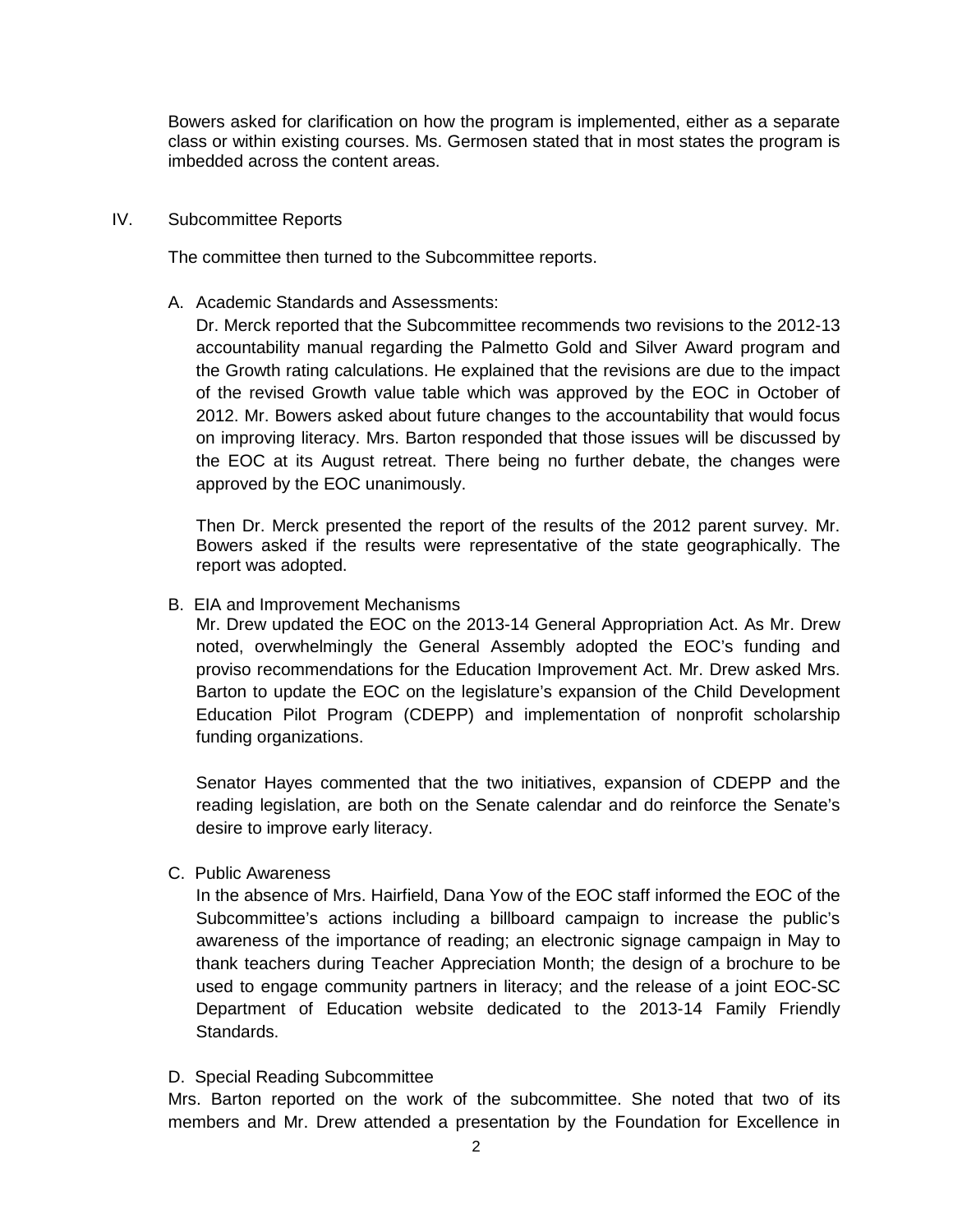Education for legislators and guests invited by Rep. Patrick, an EOC member and chair of the K-12 Subcommittee of the House Education and Public Works Committee.

V. The EOC then went into Executive Session for the purpose of discussing a contractual matter.

The veil having been lifted, the EOC came out of Executive Session. Rep. Smith made a motion to offer a one-year contract to Mrs. Barton to continue serving as Executive Director in Fiscal Year 2013-14 under the same terms, conditions, and compensations as in the prior fiscal year. Sen. Hayes seconded the motion and the motion passed.

VI. Adjournment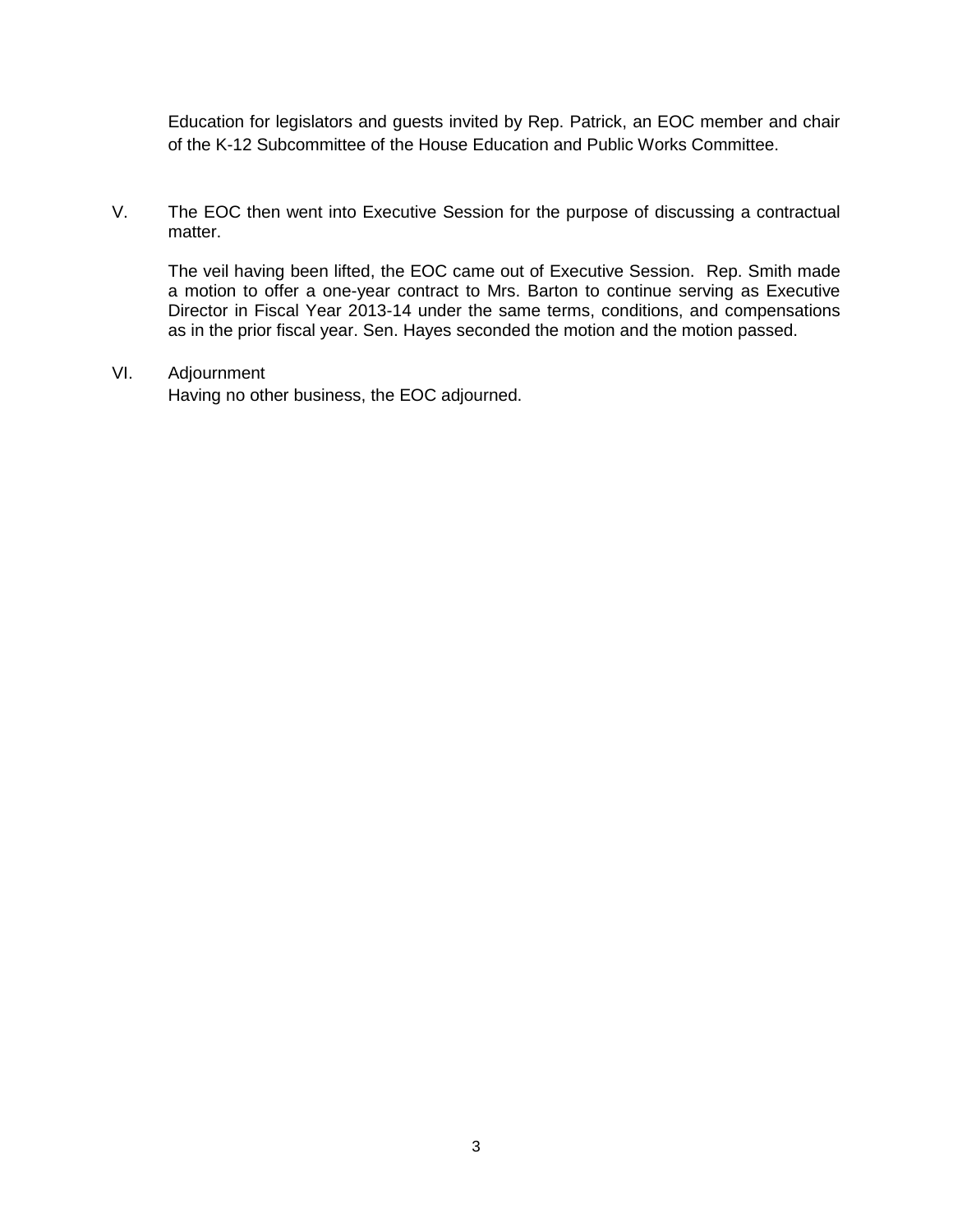#### **SOUTH CAROLINA EDUCATION OVERSIGHT COMMITTEE Minutes of the Meeting**

### **August 8, 2013 Clemson at the Falls Greenville, South Carolina**

Members Present: Mr. Robinson; Mr. Bowers; Mr. Drew; Sen. Fair; Sen. Hayes; Ms. Hairfield; Sen. Matthews; Dr. Merck; Rep. Patrick; Mr. Whittemore; Mr. Martin, and Mr. Warner

Guests Present: Mr. Jay W. Ragley, South Carolina Department of Education; Sarah Collins, EPIC; Dr. Joseph R. Pye, Dorchester 2 Superintendent; Dr. Sean Alford, Assistant Superintendent, Dorchester 2; Ms. Debi Gilliam, Director of Assessment, Dorchester 2; Ms. Sally Cauthen, Senate Education staff; Mr. Grant Gibson, Senate Finance staff; Ms. Emily Heatwole, House Ways and Means staff; Ms. Rachel Card, Governor's office staff; and Ms. Rachael Fulmer, Budget and Control Board staff

Staff Present: Ms. Barton; Dr. Andrews; Ms. Yow; and Ms. King

- I. Welcome and Introductions: Mr. Robinson welcomed members and guests to the retreat. He thanked Clemson University for their hospitality and their willingness to donate the space for the meeting. He rescinded the resolution concerning the Common Core Standards that was included in the packet, stating that the intent of the resolution had been misinterpreted. Sen. Fair asked that more time be given to discussions about the standards at a later date. Mr. Robinson reminded members and the audience that they had a number of important items on their agenda to deal with both days.
- II. The minutes of the meeting of June 10, 2013 were approved as submitted*.*
- III. Recap of the 2013 Legislative Session Mr. Robinson asked Ms. Barton to provide the committee with a recap of the 2013 legislative session. Referring to the document provided to members in the packet, Ms. Barton told members that the focus of the CDEPP evaluation this year will focus on quality, not administration of the program. She pointed out that the General Assembly appropriated \$1.5 million for summer reading camps for the children who score Not Met 1 on PASS Reading and Research, and the camps will begin next summer. The committee discussed the growing percentage of students in poverty in SC schools. Mr. Ragley discussed details he noted at the federal level in regards to the program. These comments led to a broader discussion of federal funding in education. Mr. Ragley stated that 9-11% of money spent on education comes from federal dollars. Mr. Bowers noted his concerns about federal money as well as the potential mining of student data in Common Core. Mr. Ragley addressed Mr. Bowers; concerns, stating that no student names are reported on the federal government; all personal student data stay at the state level.
- IV. Cyclical Review of the State Accountability System Ms. Barton provided a comprehensive overview of where the jobs are in today's economy and the credentials that students must have to get these jobs and others that have yet to be developed in the future. Although SC's high school graduation has steadily increased over the past few years, the three-year graduation rate for public two-year colleges is extremely low for students in South Carolina. Ms. Barton discussed the need to focus on the preparation of students in K-12, especially since the state currently spends \$21 million in remediation in two-year technical colleges. Committee members reiterated the need to define what it means for a student to be college- and career-ready, moving students from novice learners to expert cognitive strategists. Ms. Barton discussed the willingness of business members like Jim Reynolds to move swiftly on having these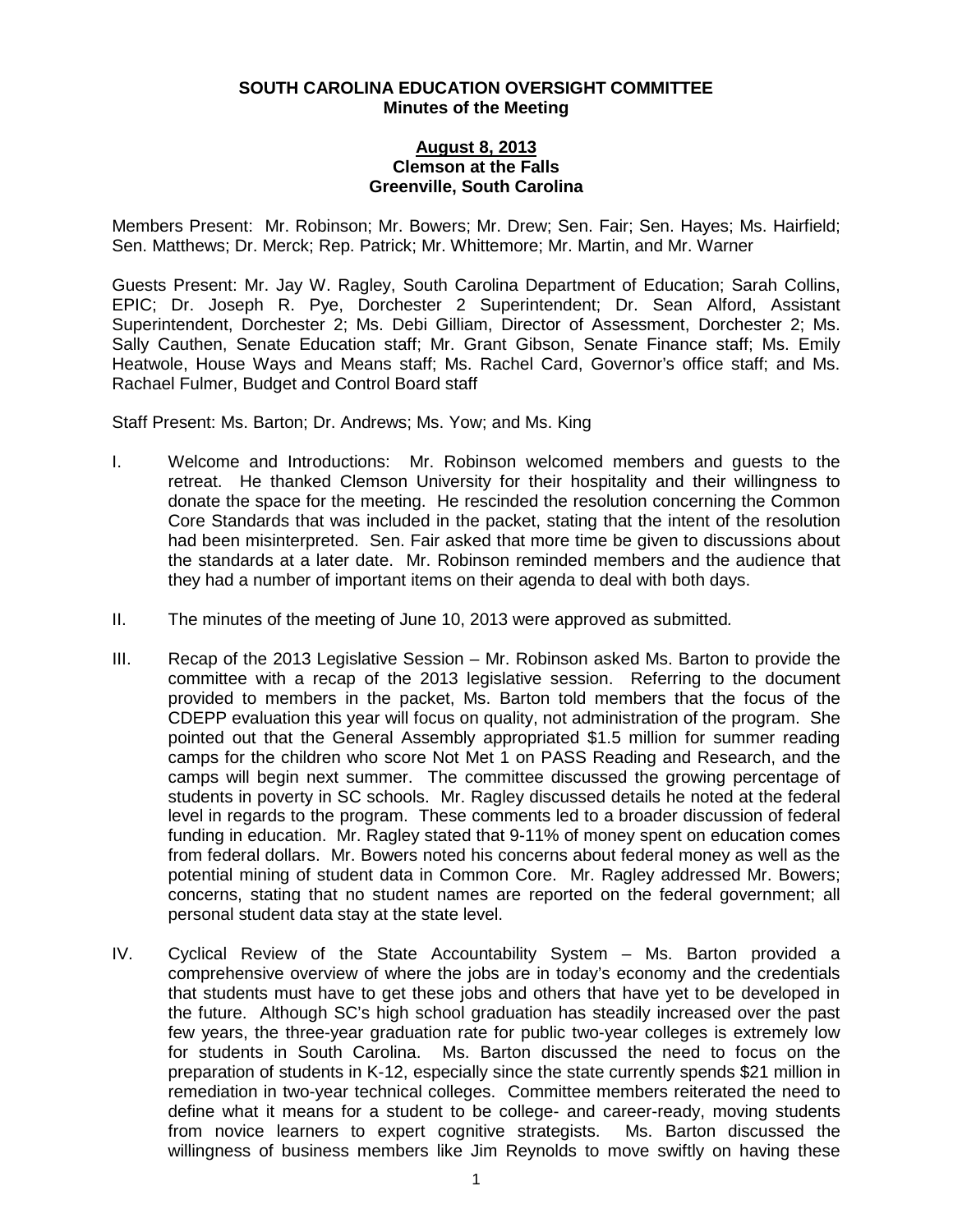conversations. Committee members also discussed groups that are actively having discussions about the future of education in SC, like Governor Haley and the SC Chamber of Commerce.

Ms. Barton also presented members with performance data on NAEP, ACT, SAT, and AP, noting trends in the data. Other topics during the discussion included the gaps in performance on SAT. Mr. Warner discussed the gap between SC students scoring at the top levels of the SAT has historically been larger than other gaps, when compared with similarly-scored peers in other states. Ms. Barton said she was concerned since a gap was starting to emerge among the lower performing students as well. Based on earlier correspondence from Mr. Bowers, Ms. Barton discussed data from the 2013 Kids Count Profile. She noted the percentage of children in single-parent families has worsened; in 2011, 42% of children were in single-family homes. Sen. Matthews requested that staff provide him with details related to the academic achievement among students in single family homes.

Ms. Collins from EPIC presented information about the process that EPIC used to engage stakeholder groups in the cyclical review process. The main goals of the system (i.e., True North), identified by the stakeholder groups and cyclical review group, were literacy & numeracy and higher order thinking skills. Each of the groups looked at accountability systems of different states and identified what was important in an accountability system. Overall, the process revealed that stakeholders agreed that the goal is to create a 21<sup>st</sup> century accountability system that measures whether all students are prepared to enter college and careers of the 21<sup>st</sup> century; federal and state accountability systems should be consistent; and further discussion is needed on particulars. Committee members agreed we must formulate a definition of college and career readiness in SC as well as what is essential for students to learn.

Ms. Barton followed-up with a discussion of a framework developed by staff using the recommendations of the cyclical review group and stakeholder groups. The system uses measures of knowledge, opportunities, skills, and future success. Opportunity measures, as presented, would be part of local accountability and reported to school district school boards. The committee discussed the framework, citing the need for local accountability. Rep. Patrick stated that local accountability was not systemic because it had not been mandated to be systemic. Sen. Matthews discussed the unintended consequences of accountability and how we must do something to address the needs of teachers in poor districts. There is currently nothing to incentivize principals and teachers to go to districts in poor areas or those that are not performing well. Mr. Warner discussed the need to build the capacity of teachers and empower them. Mr. Merck stated that the committee needs to determine what success is; what do we value in an education system. Ms. Hairfield stated that educators are looking for more formative assessments that can drive instruction.

Ms. Barton noted that the EOC was invited to attend a joint meeting with the Cyclical Review panel on September 16, from 2:00 until 4:00 p.m. to discuss and reach consensus on issues related to amending the state's accountability system.

V. Alternative Assessments Update / Standards and Assessments Update – The committee considered alternative assessment proposals brought forward to them as a result of Proviso 1A.62.

Dorchester School District 2 – Their proposal uses ACT Aspire in grades 3-8 as well as ACT and ACT WorkKeys in Grade 11. Superintendent Joe Pye and Dr. Sean Alford answered questions from members about the proposal. Mr. Ragley expressed pessimism that the USDE would approve the waiver granting Dorchester 2 the flexibility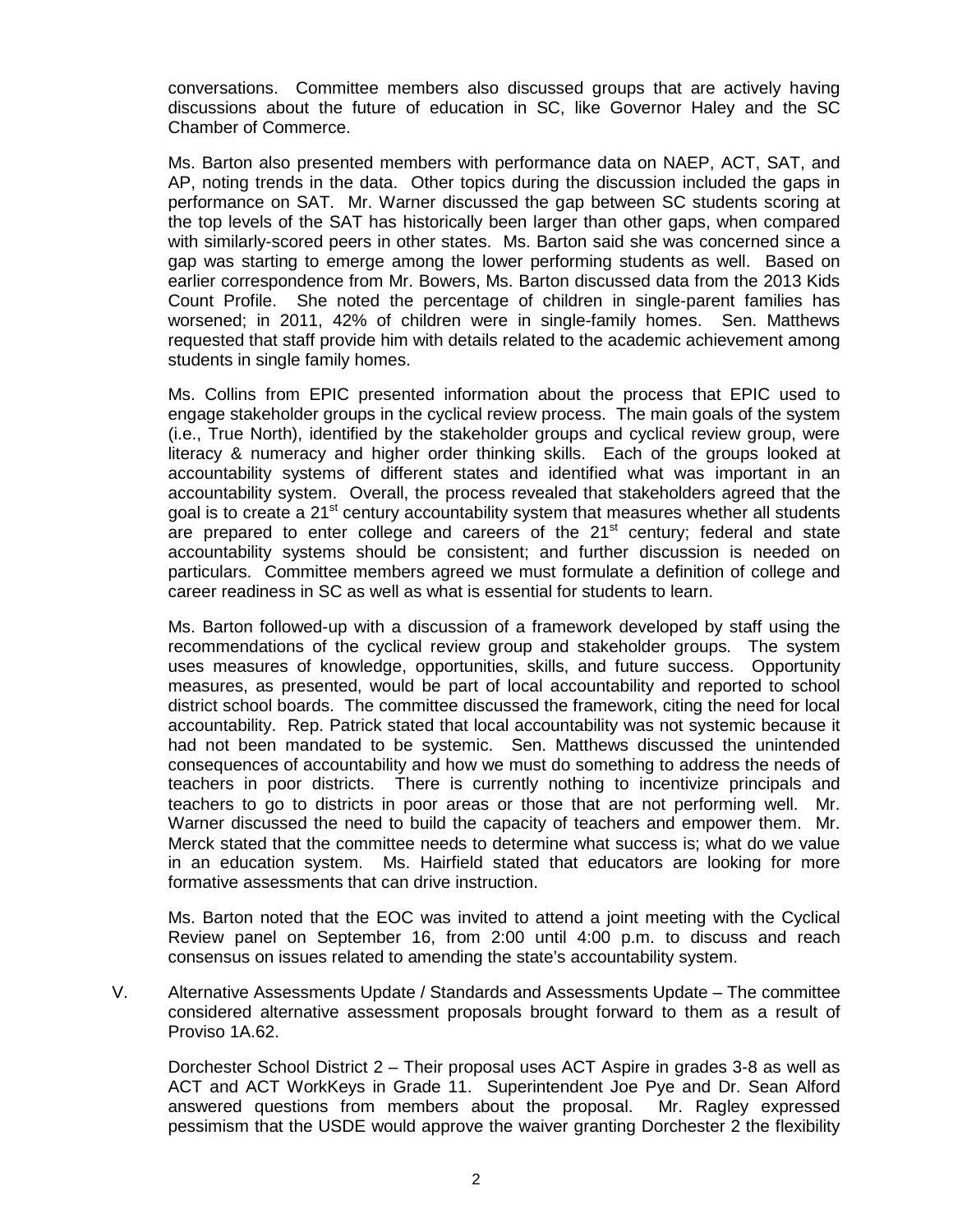they seek. If approved, Mr. Ragley believes the district may have to double-test students. The proposal was unanimously approved.

Saluda County Schools – The proposal involves using district-created performance assessments and MAP in grades 3-8 as well as PLAN in  $10<sup>th</sup>$  grade, EXPLORE and WorkKeys in 11<sup>th</sup> grade. Lexington One School District wants to partner with Saluda. The committee stated they wanted to hear from the district in person before making a decision. The request was deferred.

Spartanburg 1 – The proposed pilot involves two high schools in the district: Chapman High School and Landrum High School. Each school proposes using an alternative assessments developed by ACT in grades 8-12 and they have asked to receive an alternative school report card instead of a traditional school report card. The proposal for both schools was unanimously approved.

Spartanburg 6 – This proposal was for Dorman High School. Dorman would keep the state report card but would pilot EXPLORE, PLAN, and ACT for grades 9-12. The proposal was unanimously approved.

The discussion of alternative assessments led to a discussion about assessments related to Common Core State Standards. Mr. Ragley urged the EOC to make a decision about an assessment tied to the standards. He stated that Dr. Zais would be interested in an ACT-developed assessment in lieu of Smarter Balanced if the ACT assessment proved to have more value. Mr. Ragley stated that the cost of administering the Smarter Balanced assessment in 100% of districts without HSAP would be \$19 million. However, the SCDE estimates only 71% of districts are prepared for online test administration. Members of the committee questioned and discussed aspects of the Smarter Balanced assessment, ACT, and a state-produced test. Members of the committee concluded that they needed additional information to make a decision about the assessment.

VI. Leadership – Ms. Barton reported to the committee about a survey recently administered to Teach For America corps members. Based on the results of the survey, many corps members would be interested in staying in education if they were provided with alternative paths to leadership. Mr. Ragley stated a state board regulation exists to provide alternative pathways to principalship. The current regulation requires a master's degree. EOC staff was asked to talk to the state board about revising the requirements for alternative pathways to principalship to allow corps members increased leadership opportunities.

Regarding school board leadership, Ms. Barton discussed a growing concern over the lack of ongoing professional development required preparation for school board members. State law requires training for incoming board members, but there is no requirement for continuing education. Mr. Ragley stated that the Department of Education had put together a training module but it was rejected by the State Board of Education. EOC members asked staff to work on developing options that would require school board members to receive continuing education.

VII. Roundtable Discussion – Mr. Warner led a discussion focused on creating a new education system that prepares students for  $21<sup>st</sup>$  century reality. He referred to a conversation with Virginia Aldridge, the founder of the Governor's School for the Arts and Humanities. Ms. Aldridge said it was her job to "build them [teachers] a stage to take them [students] to the mountaintop." Warner stressed that building a profession of teachers is the most important thing we can do. We must allow them to take ownership in their profession and own the outcomes. He stated that we currently spend \$9.7 billion on public education. Of that money, the state spends \$3.6 billion on teachers. He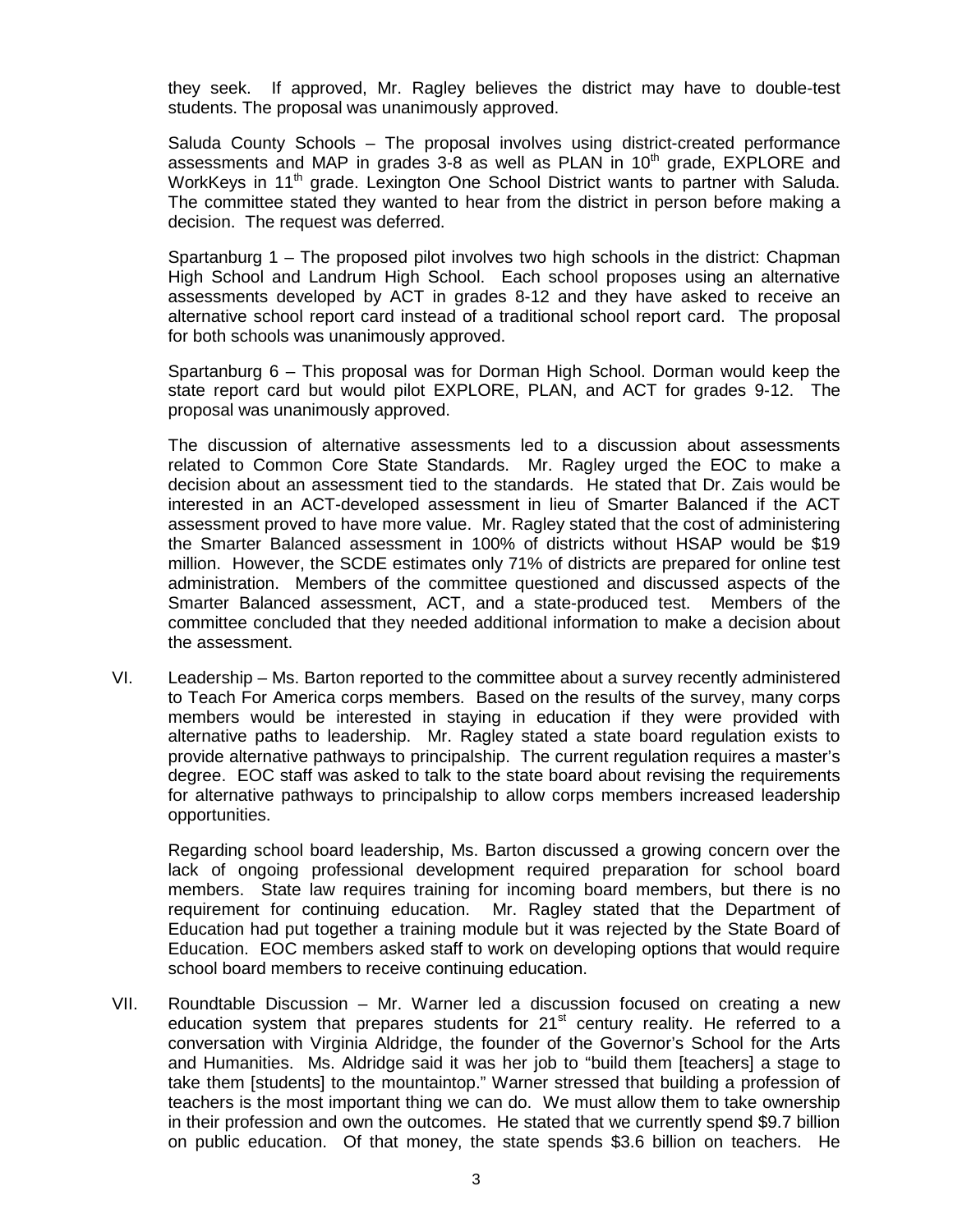suggested a shift in some of the moneys for education toward teachers, the money in school funding should follow the child, and that we should consider further consolidation of school districts, "flattening the overhead."

Mr. Robinson stated that we must continue to look at consolidating school districts. Mr. Drew asked if we might have too many standards. Mr. Patrick stated that he felt like we must look at the classroom as the unit of change and rebuild the system including the financial, governance structure and accountability system, from the focus of the classroom. Leadership and innovation are key factors. Mr. Martin asked the question: when were public schools not broken? Ms. Hairfield pointed out that educators become frustrated because they are a profession that doesn't make the rules for themselves. Key points for further exploration that came out of the discussion included:

- Teacher salaries
- Leadership
- Culture / attitudes toward learning
- Training of teachers
- Curriculum/standards
- Teacher empowerment
- Finance
- Organizational structure
- Classroom or school as the unit of change
- Alternatives to school schedules (i.e., year-round schools, 8 AM-5PM schools)
- Early literacy and child development

The committee discussed legislation about the elimination of an elected superintendent and declined to take a position on this legislation.

There being no further business for the day, the Committee adjourned for the day. The Committee publicized its intent to have a reception at 6:30 at High Cotton, followed by dinner.

### **August 9, 2013**

Members Present: Mr. Robinson; Mr. Bowers; Mr. Drew; Sen. Fair; Sen. Hayes; Ms. Hairfield; Sen. Matthews; Rep. Neal; Rep. Patrick; Rep. Smith; Mr. Whittemore; Mr. Martin, and Mr. Warner

Guests Present: Rep. Philip Owens; Ms. Sally Cauthen, Senate Education staff; Mr. Grant Gibson, Senate Finance staff; Ms. Emily Heatwole, House Ways and Means staff; Ms. Rachel Card, Governor's office staff; and Ms. Rachael Fulmer, Budget and Control Board staff

Staff Present: Ms. Barton; Dr. Andrews; Ms. Yow; and Ms. King

Mr. Robinson welcomed members and staff back for the morning meeting. He recognized a special visitor, Rep. Owens, chairman of the House Education and Public Works Committee.

Mr. Robinson also asked staff to invite appropriate representatives to come and speak about ACT, the Smarter Balanced Assessment Consortium and any other testing officials on September 9, from 1:00 until 4:00 p.m. in Columbia. Additionally, Mr. Bowers asked staff to gather information on the costs of a state assessment if one were developed. He noted that Florida is considering developing their own state test to assess Common Core State Standards in grades 3 through 8.

VIII. Update from Special Reading Subcommittee – Ms. Hairfield updated the committee on activities related to reading. Dr. Rainey Knight, former Superintendent of Darlington County Schools, is working with the EOC and instructional leaders from around the state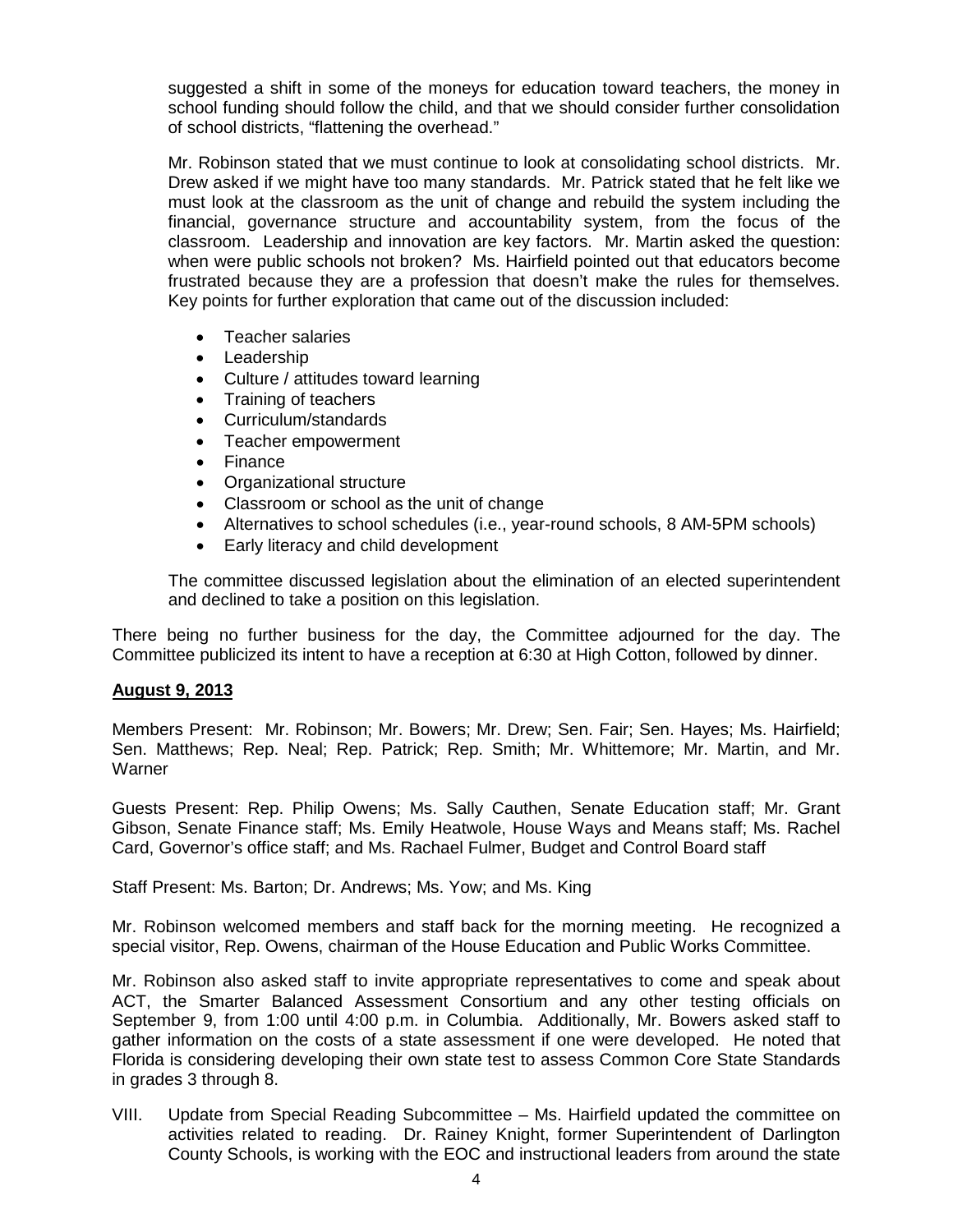on developing a model district reading plan. Additionally, Dr. Tony Johnson is working with post-secondary education on the teacher preparation components of the reading legislation and the University of SC children's Law Center is working on early literacy research.

IX. Participation on other Governing Bodies

The Statewide Charter School District nomination of Alex Martin is pending.

Dennis Drew reported on the Charter School Advisory Committee. He stated the board needs more board members; there is often a struggle to get a quorum.

Mr. Warner continues to serve on the Governor's School for the Arts and Humanities Board.

Ms. Barton will represent the EOC on the K-12 Technology Committee. She explained a little bit about the committee and told them the committee meets monthly in Columbia.

Mr. Robinson stated that the committee was waiting until a new educator representative was appointed to the EOC before addressing the pending nomination to the SC Teacher Loan Advisory Committee. Ms. Anne Marie Taylor has resigned from the EOC.

- X. Goals and Objectives Mr. Bowers discussed the need for a P-20 initiative based on the previous day's conversations. Based on the advice of Ms. Hairfield, the committee decided to focus on literacy as its P-20 focus. Other topics discussed included focusing on literacy with teenage mothers as well as low-literate adults; unique partnership opportunities like Nurse Family Partnership; alternative paths to education leadership opportunities; putting good teachers in poor rural districts; the accountability of teacher preparation programs; and the correlation of Common Core State Standards and college-entrance exams. Revisions to the goals and objectives for 2013-2014 were discussed and staff was asked to present the committee with a revised copy in October.
- XI. Adjournment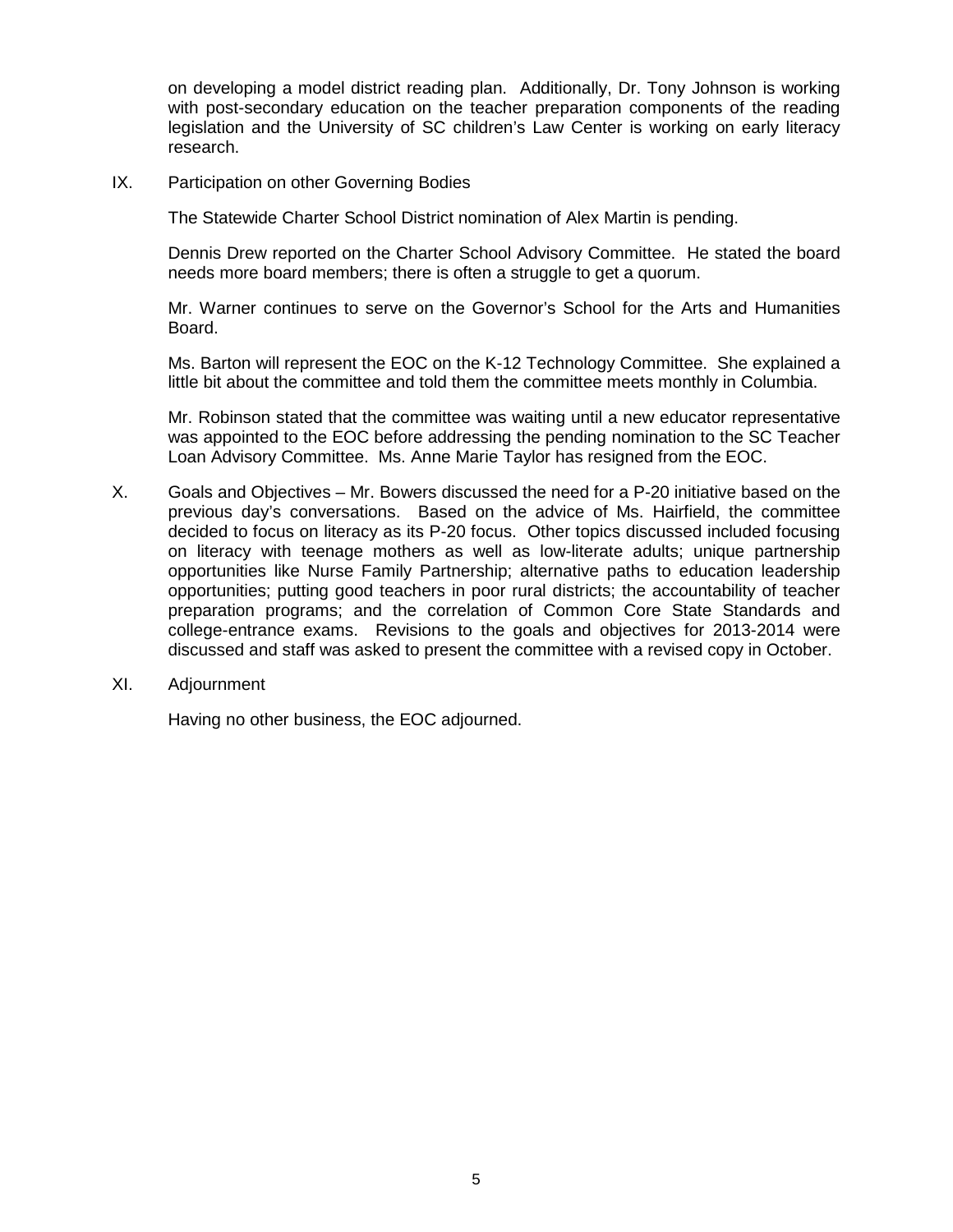## **SOUTH CAROLINA EDUCATION OVERSIGHT COMMITTEE Minutes of the Meeting September 9, 2013**

Members Present: Mr. Robinson; Mr. Bowers; Mr. Drew; Sen. Fair; Sen. Hayes; Ms. Hairfield; Rep. Smith; Sen. Matthews; Dr. Merck; Rep. Neal; Mr. Whittemore; Mr. Martin, Mr. Warner; and Dr. Zais.

State Board of Education Members Present: David Blackmon; Barry Bolen; Mike Brenan; Traci Young Cooper; and Dru James.

Staff Present: Ms. Barton; Dr. Andrews; Ms. Geiger and Ms. Yow

Welcome and Introductions – Mr. Robinson welcomed the members of the State Board of Education and public to the informational meeting, an update on the status of assessments.

Dr. Zais asked to be recognized to make a short statement. Dr. Zais reiterated his non-support of the Common Core State Standards. He recommended that the state adopt one system of accountability and that the assessment chosen for the one system of accountability be the best test for the lowest price.

Sen. Fair regretted that the forum would not address the Common Core State Standards. He did advise the EOC and State Board to look at actions taken in Oklahoma, Alabama and Michigan to delay implementation of Common Core or to withdraw from the Partnership for Assessment of Readiness for College and Career (PARCC).

Mr. Robinson recognized the moderator for the meeting, Dr. Gene Wilhoit, Director of the National Center for Innovation in Education at the University of Kentucky, former director of the Council of Chief State School Officers and former commissioner of the Kentucky Department of Education. Dr. Wilhoit summarized the history of standards and assessments. He noted that no state has yet to align its assessment or accountability system to student expectations. Currently, there is cautious optimism in the country as all states are being reflective and aligning their assessment system to the needs of the key stakeholders: postsecondary education and business. For the first time, businesses and higher education are discussing skills like persistence that students must have to succeed. He noted that all new assessments will have to be aligned with new technology. He cautioned South Carolina to be very thoughtful and deliberative as it considers five options for a state assessment system: (1) state-developed test; (2) Smarter Balanced or PARCC; (3) contract with ACT or other non-profit vendors; (4) review outside vendors; or (5) adopt a hybrid system of assessments. He reiterated that districts should focus in 2013-14 on building the infrastructure needed regardless of which assessment is chosen. The infrastructure should include: university-support system; new teaching and learning materials; and technology. In 2014-15 the accountability system will follow with phases of implementation.

Dr. Wilhoit advised the state to consider a system of assessments:

Summative is only part of the system; Interim assessments; Guides for teachers; Retake options; Ways to measure extremes on either end of the achievement spectrum; Digital library resources; **Technology** Testing Time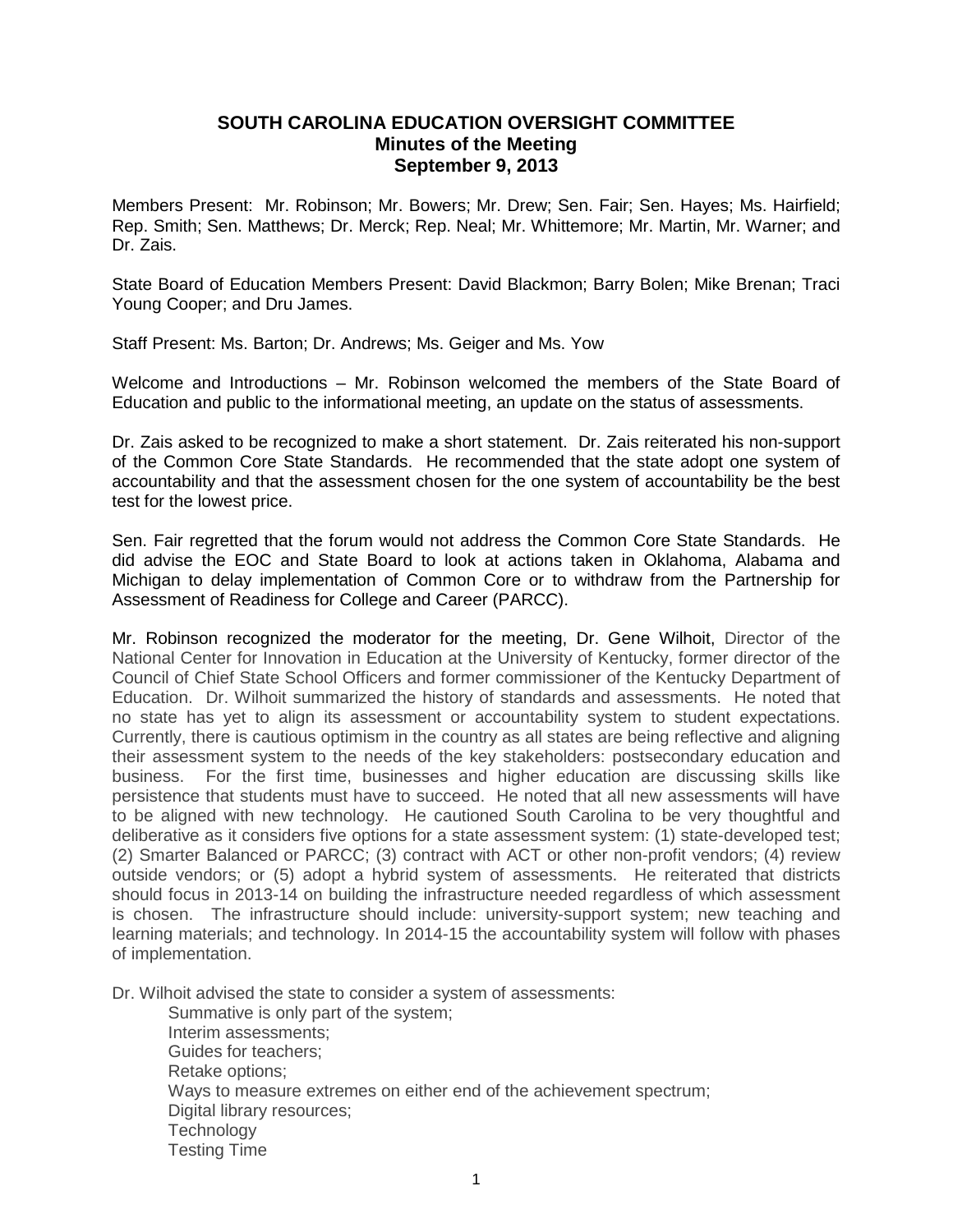**Costs** Scoring process Timeliness of scoring process Information to districts and state Validity and reliability for student results

Mr. Robinson then recognized Dr. David Gupta, Vice President and Matt Lisk, Executive Director at the College Board who discussed the current assessments used in South Carolina including the SAT, PSAT, and Advanced Placement (AP) test program. Currently, SAT has established 1550 on all three portions of the SAT as the benchmark for college and career readiness. Research indicates that students scoring a 1550 have a 65% likelihood of a B- in the first year of college. The presenters noted that the SAT, PSAT and NMSQT will be redesigned.

The new SAT will be more rigorous and include skills required in the Common Core State Standards. In the near future, the College Board is going to develop data and support tools for students in grades 6 through 11 to help with instructional framework and performance tasks. Questions were raised about how College Board chooses schools to field test the changes and how College Board will improve upon math and science with STEM being such an emphasis. Currently, the College Board is not designing an assessment to measure Common Core State Standards in grades 3 through 8.

Mr. Robinson then recognized Paul Weeks, Vice President for Career and College Readiness at ACT, Inc. Mr. Weeks discussed ACT's Aspire assessment program in English language arts, mathematics, science and writing for students in grades 3 through 8. Aspire will measure college and career readiness and is aligned to Common Core. The test will also be a predictor of college and career readiness. The test will be available in the spring of 2014. States that enter into a contract for the full battery of tests before the end of calendar 2013 will be charged a discount fee of \$11.70 per student. Currently 27 states use Explore, PLAN and ACT. Thirteen states give ACT to all 11<sup>th</sup> graders. Questions were asked concerning: (1) ability to use the battery of tests for teacher evaluation; (2) turn-around time for test results; (3) importance of preserving creativity in the classrooms; and (4) availability and importance of interim and formative assessments for classroom teachers.

Then Mr. Robinson recognized Elizabeth Jones, Director of Assessment at the South Carolina Department of Education. Ms. Jones presented an overview of the Smarter Balanced Assessment Consortium including the amount of time that students would spend taking the Smarter Balanced Assessment in ELA and mathematics and the costs of the assessment. Questions were raised regarding the costs of technology and infrastructure at the district level to administer the test; the window of testing; the possibility of formative assessments being developed in the future; and the paper and pencil administration option which is available for three years.

Dr. Wilhoit then concluded by making several observations. South Carolina should be clear on the outcome or expectations of the summative assessment. If the expectation is that all students are college and career ready, South Carolina must define what that means for its students and citizens.

There being no further business, the meeting was adjourned.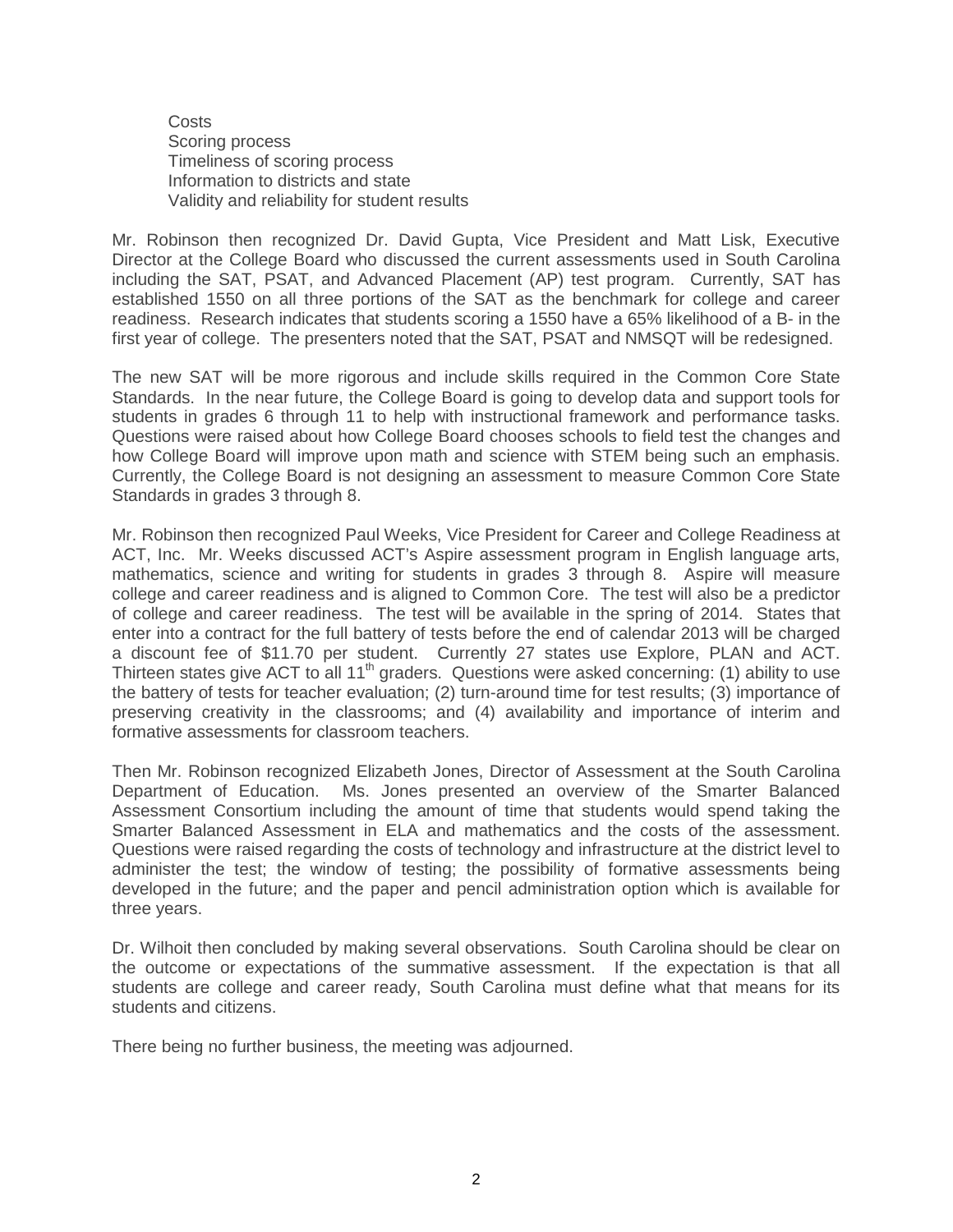## **SOUTH CAROLINA EDUCATION OVERSIGHT COMMITTEE Minutes of the Meeting September 16, 2013**

Members Present: Mr. Robinson; Mr. Bowers; Mr. Drew; Sen. Fair; Sen. Hayes; Ms. Hairfield; Rep. Smith; Sen. Matthews; Dr. Merck; Mr. Whittemore; Mr. Martin, and Dr. Zais.

Panel Members Present: Cynthia Ambrose; Mike Brenan; Jennifer Coleman; Jim Delisle; Jim Dunn; Glenda Morrison-Fair; Jan Hammond; Chuck Middleton; Darryl Owings; Jim Reynolds; Janet Rose; Phil Waddell; Gary West; Leila Williams; Carol Wilson.

Note: Dr. Zais serves on both the EOC and the Panel

Staff Present: Ms. Barton; Dr. Andrews; Ms. Geiger and Ms. Yow

Welcome and Introductions: Mr. Robinson welcomed members and guests to the joint meeting of the cyclical accountability review panel and the EOC. He thanked the members of the panel for their work.

Discussion – The EOC and panel then reviewed a draft accountability framework and draft working document. Those in attendance discussed such issues as: (1) the role of testing in instruction and learning; (2) the importance of authentic assessments in early childhood education and in primary schools; (3) the challenges of implementing and using extended performance tasks or competency-based learning in an accountability system; and (4) the importance of having a state accountability that complements or mirrors a federal accountability system.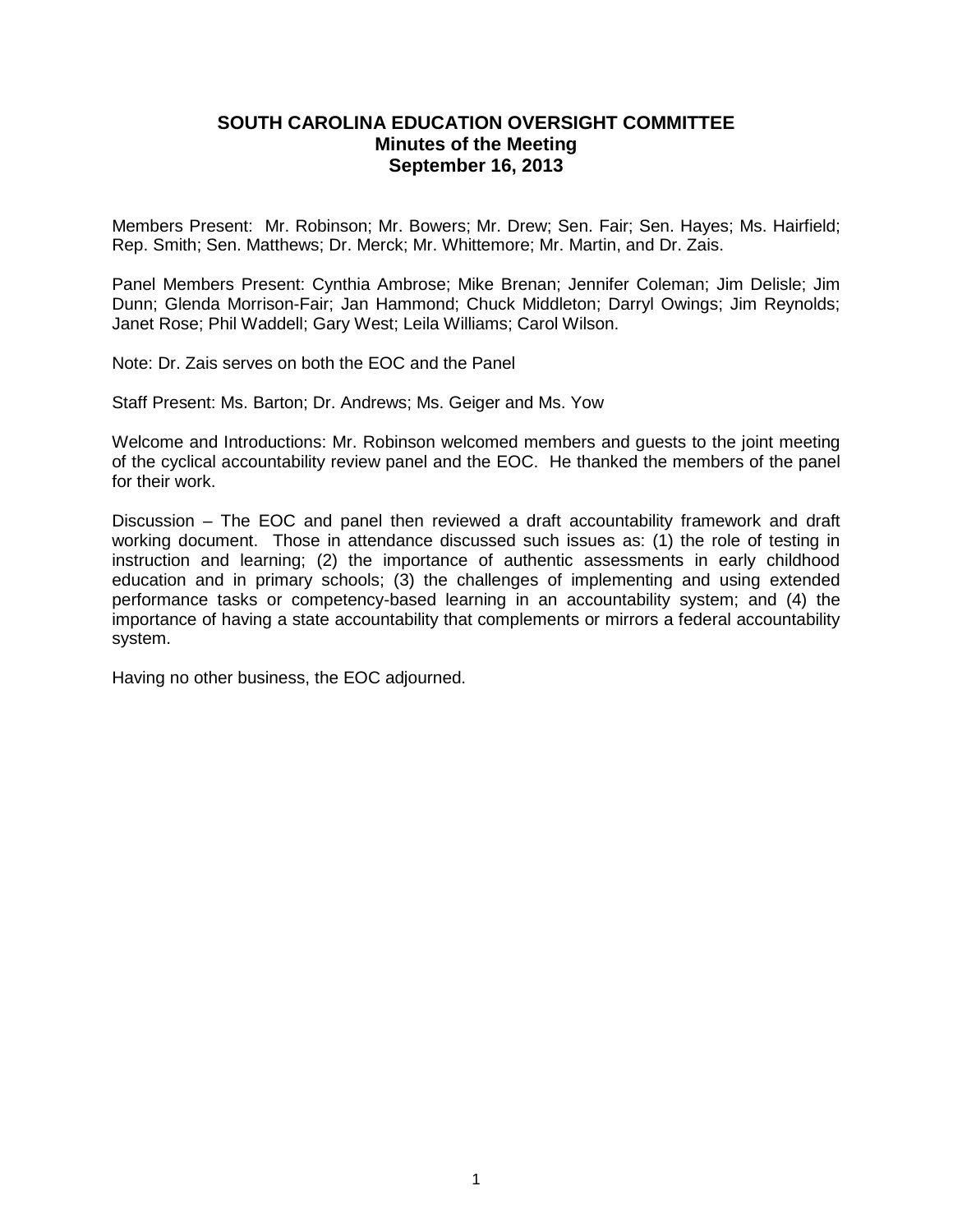# **SOUTH CAROLINA EDUCATION OVERSIGHT COMMITTEE Minutes of the Meeting October 14, 2013**

Members Present: Mr. Robinson; Mr. Bowers; Sen. Fair; Ms. Hairfield; Rep. Smith; Sen. Matthews; Dr. Merck; Rep. Patrick; Mr. Warner; Mr. Whittemore; and Dr. Zais.

Staff Present: Ms. Barton; Dr. Andrews; Ms. Geiger; and Ms. Yow

- I. The minutes of the following meetings were approved as submitted: August 8-9; September 9 and September 16.
- II. Key Constituency

Mr. Robinson recognized Pamela Lackey, President of AT&T South Carolina and cochair of *TransformSC* and Jim Reynolds, CEO of Total Comfort Solutions and a member of *TransformSC*. Ms. Lackey presented an overview of the *TransformSC* initiative, focusing on the goal of the initiative to improve the educational outcomes of students, especially those students who do not graduate from high school or who graduate and still need remediation upon entering postsecondary institutions. Ms. Lackey explained why business is engaged in this effort – increasing difficulty in finding qualified applicants and finding employees who can be trained and retrained. With 65 percent of all jobs requiring postsecondary education or training by the year 2020, the outdated system of public education delivery must be transformed. Ms. Lackey described the results of a parent survey that 74 percent of parents of children in grades 6 through 12 believe that South Carolina should rethink how public education works. Also 68 percent of parents believe that teachers teach to the test while only 50 percent of parents believe that struggling students get the instructional help they need. There are currently 35 schools in 19 districts participating in *TransformSC*. Ms. Lackey noted that in addition to knowledge, learners need to exhibit creativity, integrity, self-direction and a strong work ethic.

EOC members engaged Ms. Lackey and Mr. Reynolds in a discussion that focused on the following: (1) how to determine what flexibility is needed by districts to innovate; (2) what is the role of instructional materials and assessments; (3) how will we know the initiatives are successful; and (4) how to expand the initiative to more districts. Mr. Reynolds focused on the importance of having more students graduating and more students graduating who are college and career ready. The members also discussed the transformation that must occur in the classroom with teachers able to personalize learning to all students, especially at the high school level.

III. Subcommittee Reports

The Committee then turned to the Subcommittee reports.

A. Academic Standards and Assessments:

Dr. Merck summarized the results of a study that determined the relationship between third grade reading performance and eventual graduation in South Carolina using PACT 2000 English language arts (ELA) scores of third graders. The results for South Carolina mirrored the national research in that students who scored at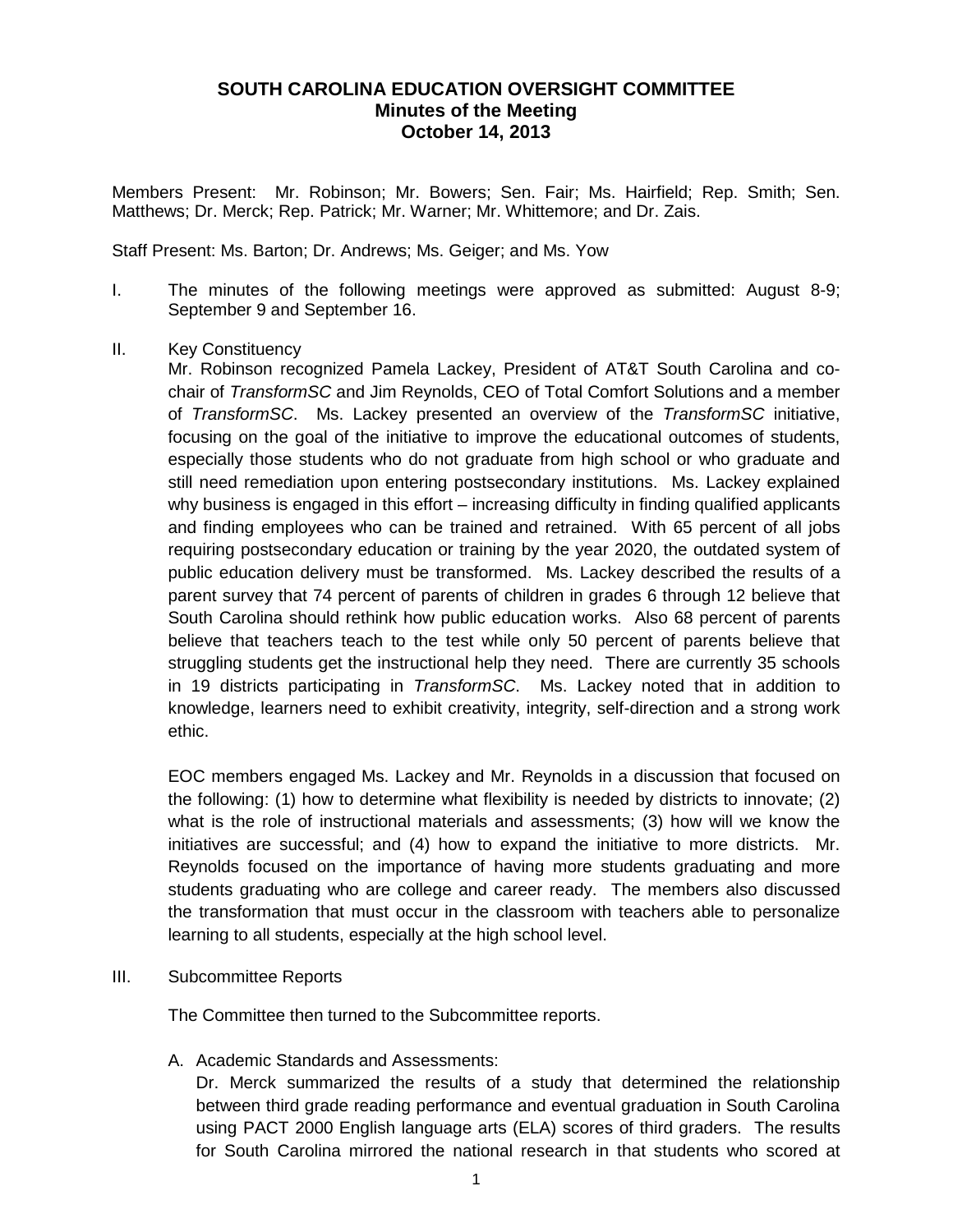Below Basic 1 on the 2000 PACT ELA test were less likely to be able to be identified as still being enrolled in public schools in South Carolina and were less likely to graduate than all other students. There was a statistically significant relationship between 3rd grade PACT ELA scores in 2000 and the likelihood that the student graduated in 2009 or 2010.

B. EIA and Improvement Mechanisms Subcommittee

In the absence of Mr. Drew, Mrs. Barton notified that Committee that EIA-funded programs and entities as well as programs seeking EIA funds will have an opportunity on November 12 to present before the subcommittee. The final budget and proviso recommendations will be forwarded to the Committee in December.

- C. Public Awareness Subcommittee Ms. Hairfield reported that the subcommittee has not met since the last meeting.
- D. Special Reading Subcommittee

In response to the report on third grade reading, Ms. Hairfield noted that the proposed reading legislation is focused on improving pre- and in-service training of teachers, on progress monitoring of struggling students, and on reading proficiency from early literacy through high school. Ms. Hairfield informed the Committee that EOC staff members, Dr. Rainey Knight and Ms. Yow will be traveling to Florida later in October to meet with individuals at the Just Read Office! and at the Florida Center for Reading Research at Florida State University and to tour schools in Tallahassee.

V. 2013-14 EOC Goals and Objectives

The goals and objectives of the Committee for the current fiscal year were approved as distributed.

VI. New Business

Mr. Robinson called upon Mr. Warner to present his proposal for amending the state's education accountability system. The proposal highlighted systemic problems with the current system and demonstrated that transformation of public education must be based on treating teachers as professionals and empowering education entrepreneurs to develop alternative measures and metrics to personalize learning for students and to develop critical thinkers for the 21<sup>st</sup> century. The Committee discussed the proposal and its incorporation into the cyclical review of the accountability system report that the EOC will consider at its December meeting.

VII. Adjournment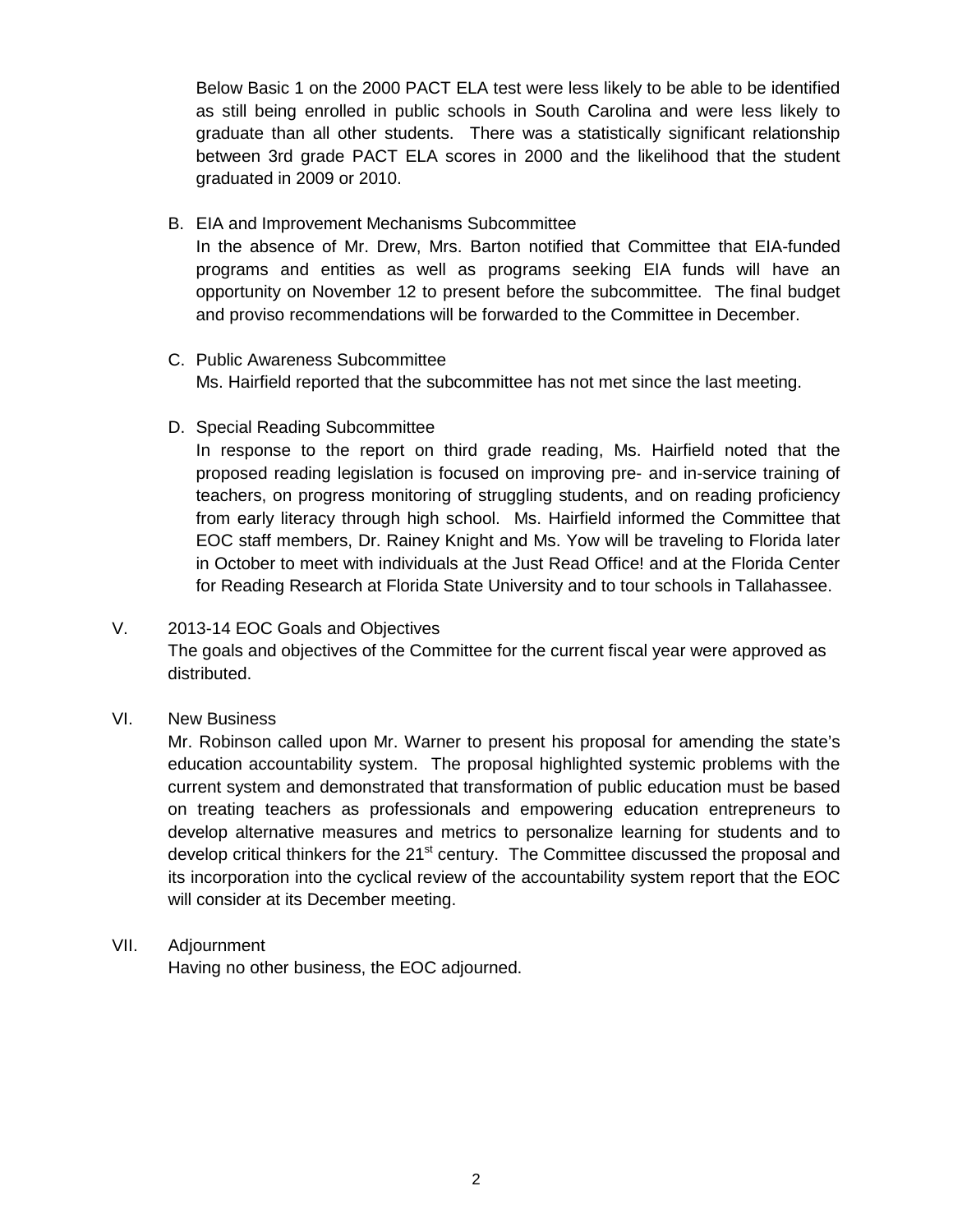#### **SOUTH CAROLINA EDUCATION OVERSIGHT COMMITTEE Minutes of the Meeting December 9, 2013**

Members in Attendance: Mr. Neil Robinson (Chair); Mrs. Barbara Hairfield (Vice-Chair); Mr. Phillip Bowers; Mr. Dennis Drew; Sen. Mike Fair; Sen. Wes Hayes; Mr. Alex Martin; Sen. John Matthews; Dr. Danny Merck; Rep. Joe Neal; Rep. Andy Patrick; Ms. Patti Tate; Mr. John Warner; Dr. Mick Zais.

EOC Staff Present: Dr. Kevin Andrews; Mrs. Melanie Barton; Ms. Paulette Geiger; and Ms. Dana Yow

Mr. Robinson called the meeting to order. He recognized the newest member of the EOC, Ms. Patti Tate, a former South Carolina Teacher of the Year and currently an English language arts and social studies program coordinator at Northwestern High School in Rock Hill. Senator Courson, chairman of the Senate Education Committee, appointed Ms. Tate to the EOC to fill the unexpired term of Ms. Ann Marie Taylor.

- I. The minutes of the October 14, 2013 meeting were approved as submitted.
- II. Key Constituency

Mr. Robinson recognized Elizabeth Reidenbach, Director, of the Department of Instructional Support at the Charleston County School District and Dr. Lisa Herring, Chief Academic Officer for CCSD to discuss the district's initiative to improve primary and middle grades literacy of all students, which began in school year 2010-11. The literacy initiative is part of the Charleston County School District's Strategic Plan, *Charleston Achieving Excellence: Vision 2016*. The goals of Vision 2016 are to close the achievement gap, elevate student achievement overall, and raise the graduation rate.

Regarding reading, Vision 2016 has as its goal that 98% of all third graders will be reading on grade level. To improve literacy, the district requires individualized intervention for students reading below grade level and establishes conditions for promotion. Each year, the Superintendent reports to the local board on the number and percentage of students reading below grade level in grades 3 through 8. The district must also show that each student reading below grade level receives evidenced-based,  $interv$ entions. For students scoring above the  $25<sup>th</sup>$  percentile, the district provides balanced literacy instruction, systemic phonics instruction and Tier 1, intervention. For struggling readers, those scoring below the 25<sup>th</sup> percentile, the district provides balanced literacy instruction, systemic phonics instruction and Tier 2 and Tier 3 interventions. Regular progress monitoring is provided for each student.

Regarding resources, the district has employed 62 Master Teachers working with first graders and 17 master reading teachers at the middle grades, working with those students who are reading at the lowest levels. Associate reading teachers work 170 days and are not certified teachers but have college degrees. Tier 3 interventions are in the primary grades with Reading Recovery and Wilson Foundations. For middle grades, Rewards in Language program is used. Literacy teams at are a critical component of the system. There are 5 literacy specialists, 4 in elementary schools and 1 in middle schools. The cost of the initiative is \$7.5 million paid out of general operating funds,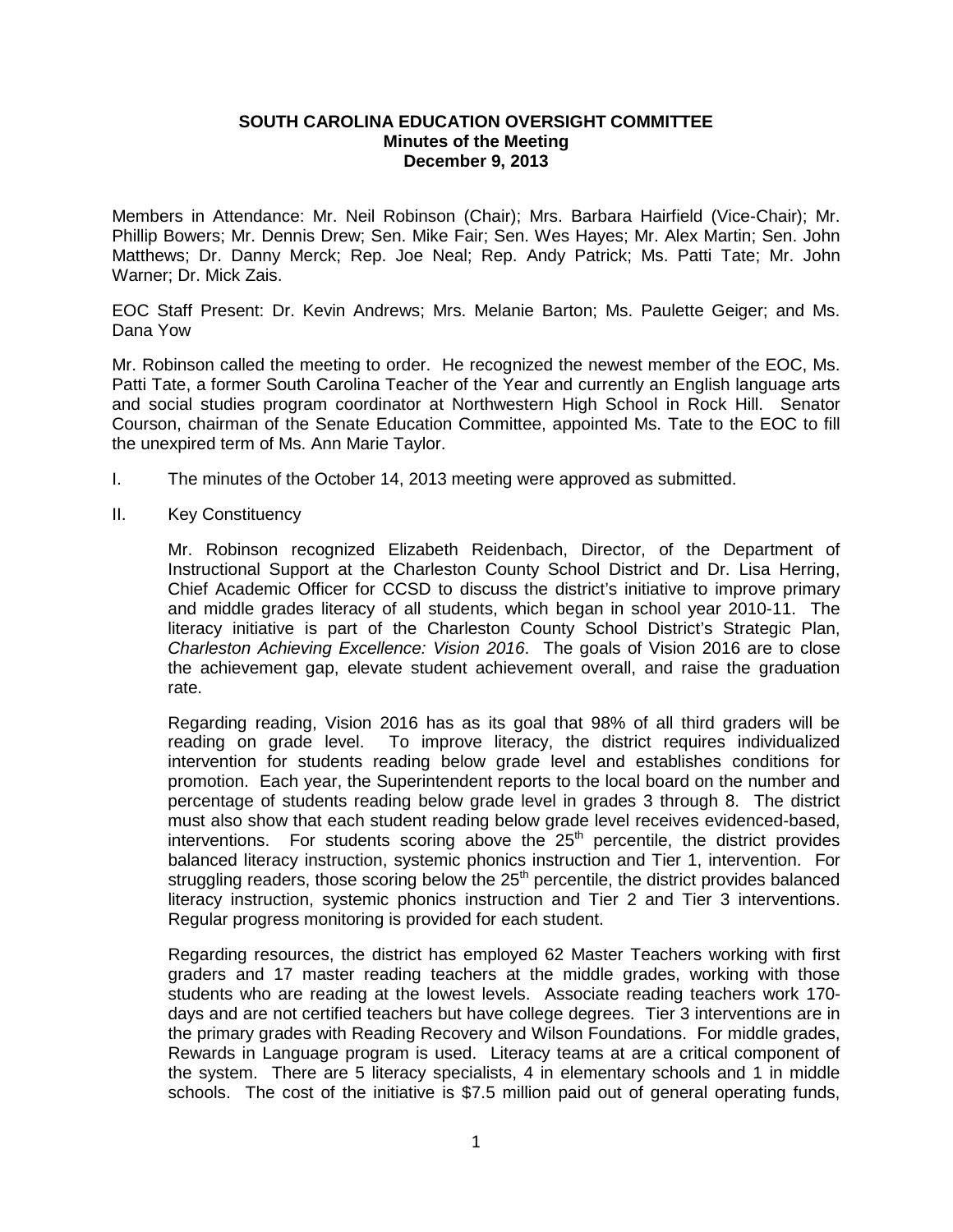which equates to \$2,500 per student in elementary schools and \$2,000 per middle school students. Based on the 2013 PASS results, 545 of all third graders scored Met or Exemplary. The district has decreased the number of students requiring Tier 3 interventions. The district noted the importance of professional development for teachers since all teachers need to be teachers of reading.

Mr. Drew, Sen. Matthews, Rep. Neal and Dr. Zais asked questions about the information data system needed to monitor students and the initial results that show a decline in Tier 3 interventions.

III. Subcommittee Reports

The Committee then turned to the Subcommittee reports.

A. Academic Standards and Assessments:

Dr. Merck presented the subcommittee's recommendation that the science standards be referred back to the Department of Education and State Board of Education to give teachers and science coordinators more time to provide input on the standards and to consider the components of the Next Generation Science Standards that should be included in the standards. Dr. Merck described the public comment period that the subcommittee had to review the process and the standards.

Senator Fair argued that the proviso in the state budget that prevents the state from adopting Next Generation Science Standards is intended to prevent the adoption of the standards. Ms. Hairfield expressed her concern that, when creating academic standards, the state of South Carolina should look at the best information available to make our standards even better.

Mr. Bowers made a motion to amend the Subcommittee recommendation by eliminating the second recommendation that the Department in collaboration with science coordinators and science teachers, consider the Next Generation Science Standards and determine what, if any, changes should be made to the South Carolina Academic Standards and Performance Indicators for Science prior to the next meeting of the Academic Standards and Assessment on January 27, 2014. Sen. Fair seconded the motion. Rep. Neal expressed his view that the proviso was intended so as not to adopt Next Generation in totem but that the content of the Next Generation Science Standards should at least be reviewed.

The motion passed with Ms. Hairfield, Sen. Matthews and Rep. Neal requesting to be recorded as voting no.

Mr. Bowers made a second motion that the recommendation be amended to require more public input and comments, especially from parents. After further discussion, the motion was withdrawn.

Mrs. Hairfield made a motion to amend the Subcommittee recommendation so that hat all references to "critically analyze" be changed to "analyze" in the science standards. Mr. Drew seconded the motion.

Sen. Fair spoke against the motion, noting that the issues of evolution and global warming are critical issues in the standards. Dr. Zais agreed noting that these two issues in science require students to think even more critically.